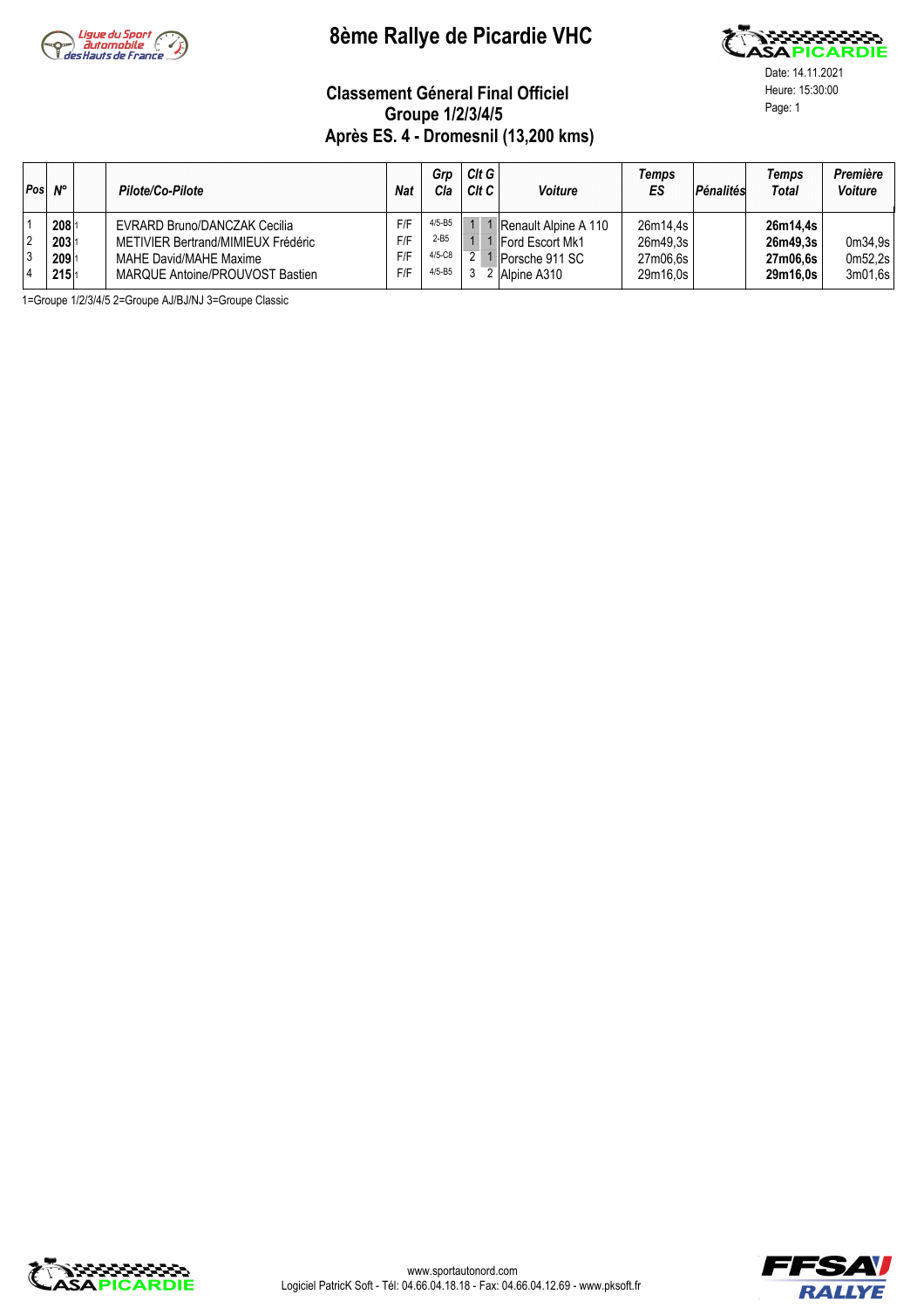

## **8ème Rallye de Picardie VHC**



Classement Géneral Final Officiel<br>
Croupe A UP UN L **Groupe AJ/BJ/NJ Après ES. 4 - Dromesnil (13,200 kms)**

Date: 14.11.2021

| Pos            | $N^{\circ}$      | Pilote/Co-Pilote                    | <b>Nat</b> | Grp<br>Cla | $Clt$ G<br>C <sub>It</sub> C | <b>Voiture</b>        | Temps<br>ES | Pénalités | Temps<br><b>Total</b> | Première<br><b>Voiture</b> |
|----------------|------------------|-------------------------------------|------------|------------|------------------------------|-----------------------|-------------|-----------|-----------------------|----------------------------|
|                | 2062             | TRIPLET Didier/LEROY Christophe     | F/F        | AJ2-E7     |                              | <b>IBMW M3 E30</b>    | 25m10.9s    |           | 25m10.9s              |                            |
| $\overline{2}$ | 204 2            | HAUTOT Raynald/SABOT Stéphane       | F/F        | AJ2-E7     |                              | 2 2 Renault 11 Turbo  | 25m37.9s    |           | 25m37.9s              | 0m27,0s                    |
|                | 218 <sub>2</sub> | HOUBART Alexandre/ALEXANDRE Gwenael | F/F        | AJ1-D5     |                              | 1 1 Renault R11       | 26m06.8s    |           | 26m06.8s              | 0m55.9s                    |
|                | 211 <sup>2</sup> | CARON Thomas/LAMARRE Andrea         | F/F        | $NJ1-D5$   |                              | Renault 5 Gt Turbo    | 26m19.3s    |           | 26m19.3s              | 1m08,4s                    |
| 5              | 210 2            | SIMEON Stéphane/SIMEON Thomas       | F/F        | AJ1-D5     |                              | 2 2 Renault 11 Turbo  | 26m38.2s    |           | 26m38.2s              | 1m27,3s                    |
| 6              | 213 2            | LAINE Eric/QUEVAL Philippe          | F/F        | AJ2-E4     | 3                            | 1 Honda Civic         | 26m42.3s    |           | 26m42.3s              | 1m31,4s                    |
|                | 2052             | COIFFIER Emmanuel/COIFFIER Hugo     | F/F        | AJ2-E8     |                              | 1 Lancia Delta Hf Int | 26m47.7s    |           | 26m47.7s              | 1m36,8s                    |
| 8              | 214 2            | COUSYN Benjamin/LESAGE Julien       | F/F        | AJ2-E4     | 5                            | 2 Peugeot 205 Gti     | 28m09.8s    |           | 28m09.8s              | 2m58,9s                    |

1=Groupe 1/2/3/4/5 2=Groupe AJ/BJ/NJ 3=Groupe Classic